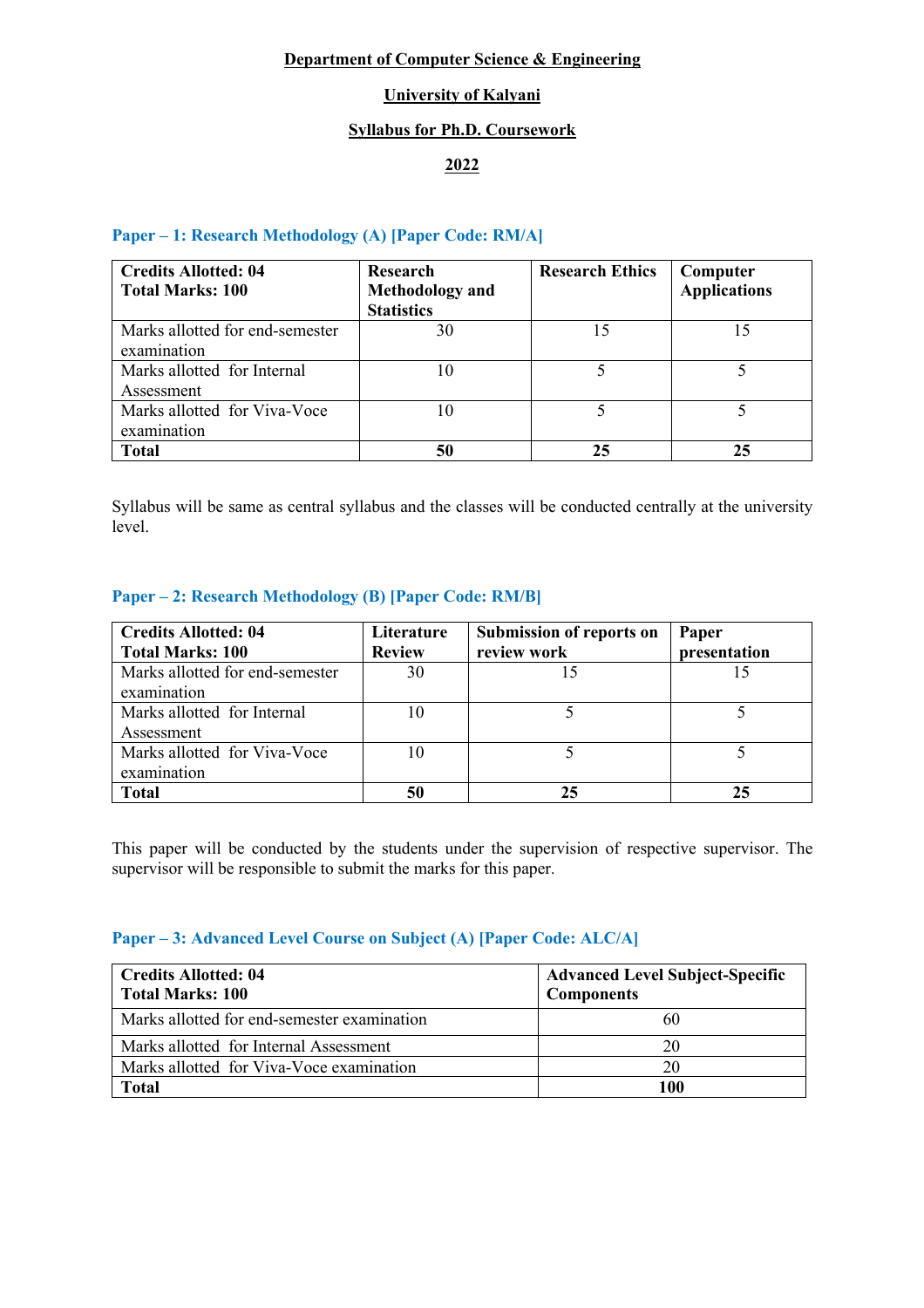**Syllabus:** The student will choose one of the following papers in consultation with the supervisor.

- Pattern Recognition
- Image Processing
- Remote Sensing and GIS
- Network Security
- Authentication and Steganography
- Coding Theory and Data Compression
- Advanced Algorithms and Multidimensional Search Techniques
- Soft Computing
- Bioinformatics and Computational Biology
- Data Mining
- Optical and Sensor Networks
- Semantic Web and Link Data
- Wireless and Mobile Systems
- Cloud Computing
- Blockchain Technologies

The detailed syllabi of the papers are given in annexure A.

### **Paper – 4: Advanced Level Course on Subject (B) [Paper Code: ALC/B]**

| <b>Credits Allotted: 04</b><br><b>Total Marks: 100</b> | <b>Advanced Level</b><br><b>Transdisciplinary Components</b> |  |
|--------------------------------------------------------|--------------------------------------------------------------|--|
| Marks allotted for end-semester examination            | 60                                                           |  |
| Marks allotted for Internal Assessment                 | 20                                                           |  |
| Marks allotted for Viva-Voce examination               | 20                                                           |  |
| <b>Total</b>                                           | 100                                                          |  |

**Syllabus:** [Each student will choose any four of the five modules.]

**Module 1:** Algorithms and data structure fundamentals, asymptotic notations, types of data structure, various algorithm paradigms and approaches, sorting and searching algorithms, deterministic and randomized algorithms, metaheuristic randomized search algorithms, fundamentals of computational geometry

**Module 2:** Data science & data analytics applications, use of statistics in computing, introduction to big data and data analytics, concept of machine learning methods, clustering, association rule mining, regression and classification techniques.

**Module 3:** Digital image and video processing, image and video representation, image transformation, restoration, compression, segmentation, computer vision fundamentals, pattern recognition techniques, feature extraction and selection, pattern classification, fuzzy sets and fuzzy logic, fuzzy inference systems, neural network fundamentals.

**Module 4:** Computer networks, communication fundamentals, network and cyber security, fundamentals of cryptography, blockchain technologies, authentication techniques, steganography methods, data compression, coding theory fundamentals.

**Module 5:** Optical and sensor networks, wireless and mobile networks, cloud computing fundamentals, semantic webs, remote sensing and GIS technologies, real-time and embedded systems, highperformance computing.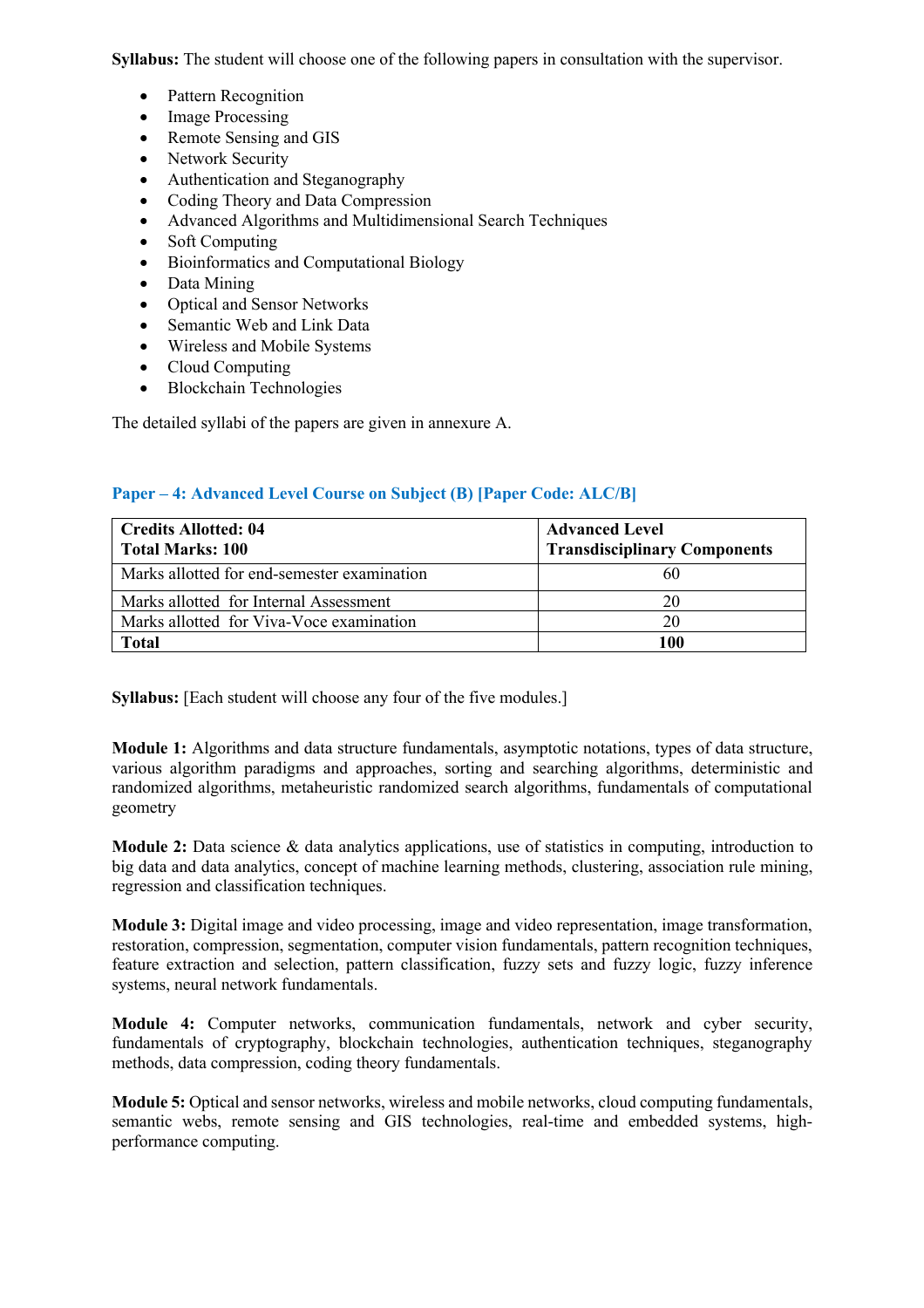### **Annexure A**

#### **Detailed Syllabus for Paper – 3 [ALC/A]**

#### **Image Processing & Pattern Recognition**

Introduction: Digital Image representation; Fundamental steps in Image processing, Elements of digital Image processing systems.

Digital Image Fundamentals: Sampling and quantization, imaging geometry.

Image Transforms: Fourier, Walsh, Hademord, discrete cosine and Hotelling transforms and their properties.

Image Enhancement: Enhancement by point processing, spatial filtering, Frequency domain enhancement, Color image processing.

Image Restoration: Unconstrained and constraint restoring, inverse filtering, Wiener Filter, Geometric transforms.

Image Compression: Image Compression models, Error-free compression, Lossy compression, Image compression standards.

Image Segmentation: Detection of discontinuities, edge linking, Thresholding.

Representations and Descriptions: Chain codes, shape numbers, moments and Fourier and other descriptors. Recognition & Interpretations.

Introduction to Pattern Recognition, Definitions, data sets for Pattern Recognition, Different Paradigms of Pattern Recognition, Representations of Patterns and Classes Metric and non-metric proximity measures, Feature extraction, Different approaches to Feature Selection , Nearest Neighbor Classifier and variants, Efficient algorithms for nearest neighbour classification, Different Approaches to Prototype Selection, Bayes Classifier, Decision Trees, Linear Discriminant Function, Different Approaches to Prototype Selection, Bayes Classifier

Decision Trees, Linear Discriminant Function, Support Vector Machines, Clustering, Clustering Large datasets, Combination of Classifiers, Applications - Document Recognition.

#### **Remote Sensing and GIS**

Introduction – Perspectives and concept of remote sensing, special applications. Geophysical Remote Sensing – external fields, magnetic, geophysical remote sensing: Gravity, crust dynamics seismology. Electromagnetic spectrum; The photon, Distribution of Radiant energies, Sensor technology, Spectral signatures- Interpretation and classification. Signatures and Sensors, Image Processing & Interpretation, Fundamentals of image processing, image representation, Spatial domain and transformation domain image processing, Enhancement techniques using soft computing tools in spatial as well as spectral domain, optimization based image processing. Features and classification techniques, GIS Applications, latest trends of GIS applications.

#### **Network Security and Steganography**

Uniqueness – Number Theory concepts – Primality – Modular Arithmetic – Fermet & Euler Theorem – Euclid Algorithm – RSA – Elliptic Curve Cryptography – Diffie Hellman Key Exchange Digests – Requirements – MAC – Hash function – Security of Hash and MAC – Birthday Attack – MD5 – SHA – RIPEMD – Digital Signature Standard – Proof of DSSAuthentication applications – Kerberos – Kerberos Encryption Techniques – PGP – Radix64 – IP Security Architecture – Payload – Key management – Web security requirements –  $SSL - TLS - SET$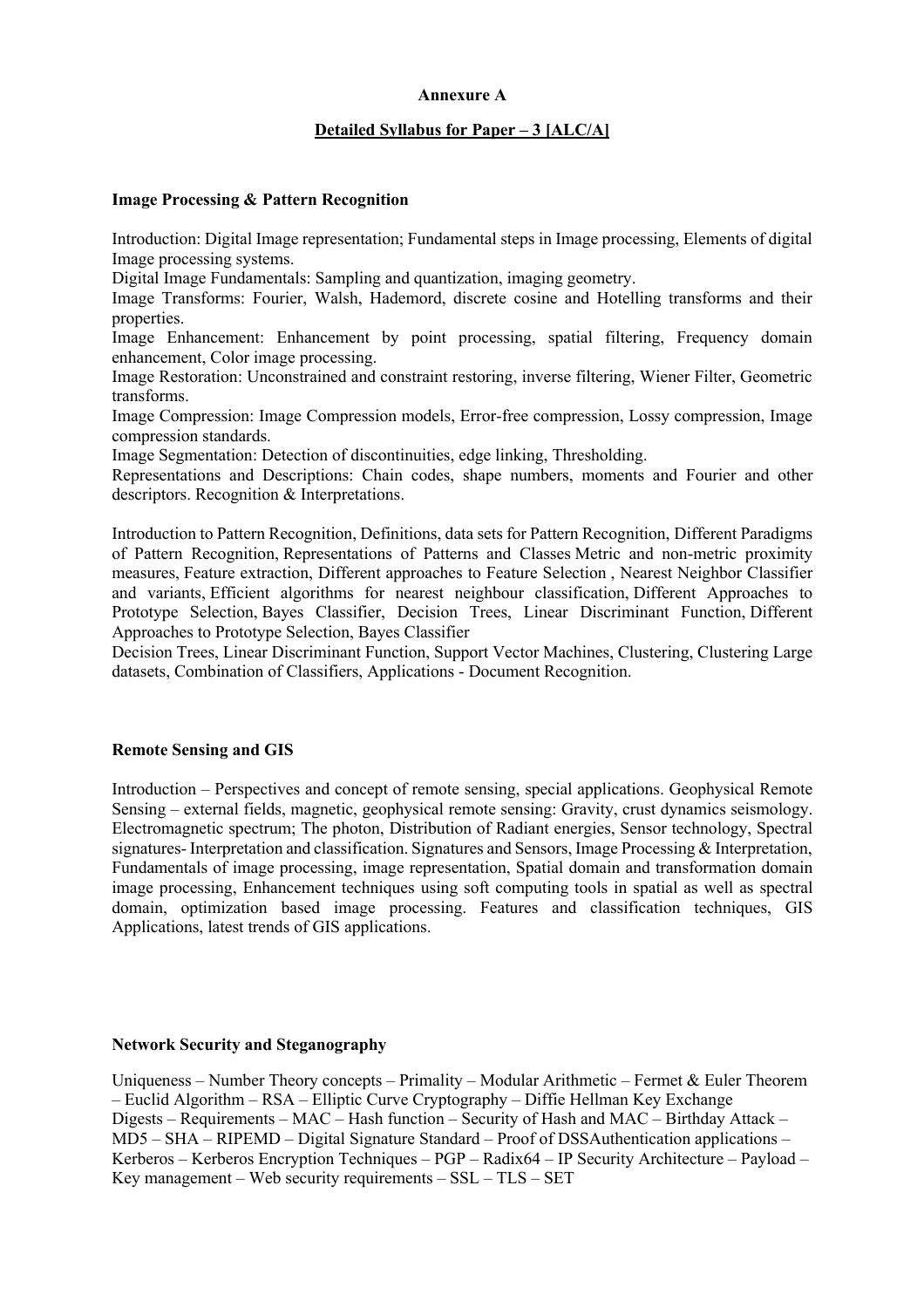Resources – Intruders and Intrusion – Viruses and Worms – OS Security – Firewalls – Design Principles – Packet Filtering – Application gateways – Trusted systems – Counter Measures Protocols and standards – OSI model – TCP / IP protocol suite – addressing – versions – underlying technologies.

Classful addressing – other issues – subnetting – supernetting – classless addressing – routing methods – delivery – table and modules – CIDR – ARP package – RARP.

Datagram – fragmentation – options – checksum – IP package – ICMP – messages, formats – error reporting – query – checksum – ICMP package – IGMP – messages, operation – encapsulation – IGMP package – UDP – datagram – checksum – operation – uses – UDP package.

Services – flow, congestion and error control – TCP package and operation – state transition diagram – unicast routing protocols – RIP – OSPF – BGP – multicast routing – trees – protocols – MOSPF – CBT – PIM

Client server model – concurrency – processes – sockets – byte ordering – socket system calls – TCP and UDP client-server programs – BOOTP -DHCP – DNS – name space, resolution – types of records – concept – mode of operation – Rlogin.

Security & Steganograpgy: Modern tools and techniques of security, soft computing based security, Fundamentals of steganography, Spatial and transform domain steganograpgy, Hash based steganography, Handles and adjustments, Genetic Algorithm based steganography, Audio & Video steganography, latest trends on steganography.

## **Coding Theory and Data Compression**

Digital Communication, Codes preliminaries: Block codes, Single Parity Check codes, Product code, Repetition codes, Hamming Codes, Minimum Distance Block codes, problems. Linear code: Linear Code definition, generator matrices, parity check matrices, error syndromes, error detection and correction, shortened and extended linear codes, related problems.

Cyclic codes: Concept of Cyclic codes, polynomials, generator polynomials, parity check polynomials, dual cyclic codes, generator and parity check matrices of cyclic codes, related problems.

Galois fields: Galois field elements of GF(23), GF(24), GF(25), primitive field elements, irreducible polynomials, minimal polynomial, related problems. Coding theory application, Application of coding theory in different fields.

Transformations: Basics of transformations and its utility, Fourier transformation, Discrete Fourier Transformations, Discrete Cosine Transformation, Wavelet Transformation and its varieties, Z transforms, Binomial Transformation, Group Transformations.

### **Advanced Algorithms and Multidimensional Search Techniques**

Fundamentals: Review of asymptotic notations, review of basic data structures, and review of basic algorithms.

Sorting and Searching: Review of classical sorting and searching techniques and their analysis.

Advanced Data Structures: K-d tress, Range tress and fractional cascading, Interval Tress, Priority Search Tress, Segment Trees, Skip lists, Amortized analysis, Fibonacci Heaps, Perfect Hashing.

Divide and Conquer: Introduction, Binary Search and Merge sort, Quick Sort and their analysis, Matrix multiplication, Finding the closest pair of points.

Greedy Approach: Introduction, Shortest Path Problem, Minimum Spanning Tree problem: Prim's and Kruskal's Algorithms, Fractional Knapsack problem.

Dynamic Programming: Introduction, Longest Common Subsequence problem, Matrix chain multiplication, Knapsack problem.

Randomized Algorithms: Introduction, Las Vegas and Monte Carlo Algorithms, Contention resolution in distributed system, finding the global min-cut, Testing String Equality, Randomized Divide-and-Conquer: Median finding and Quick sort, Randomized approach for finding the closest pair of points.

Approximation Algorithm: Introduction, Polynomial Approximation Schemes: Knapsack problem, Fully Polynomial Approximation Schemes: The subset-sum problem, Center selection problem.

Techniques in Computational Geometry: Introduction, Geometric Preliminaries, the Convex Hull Problem, Computing the Diameter of a Set of Points, Line segment intersection, Polygon Triangulation: Guarding an Art gallery, Nearest-Point Voronoi Diagram, Delaunay triangulation, Line-point duality.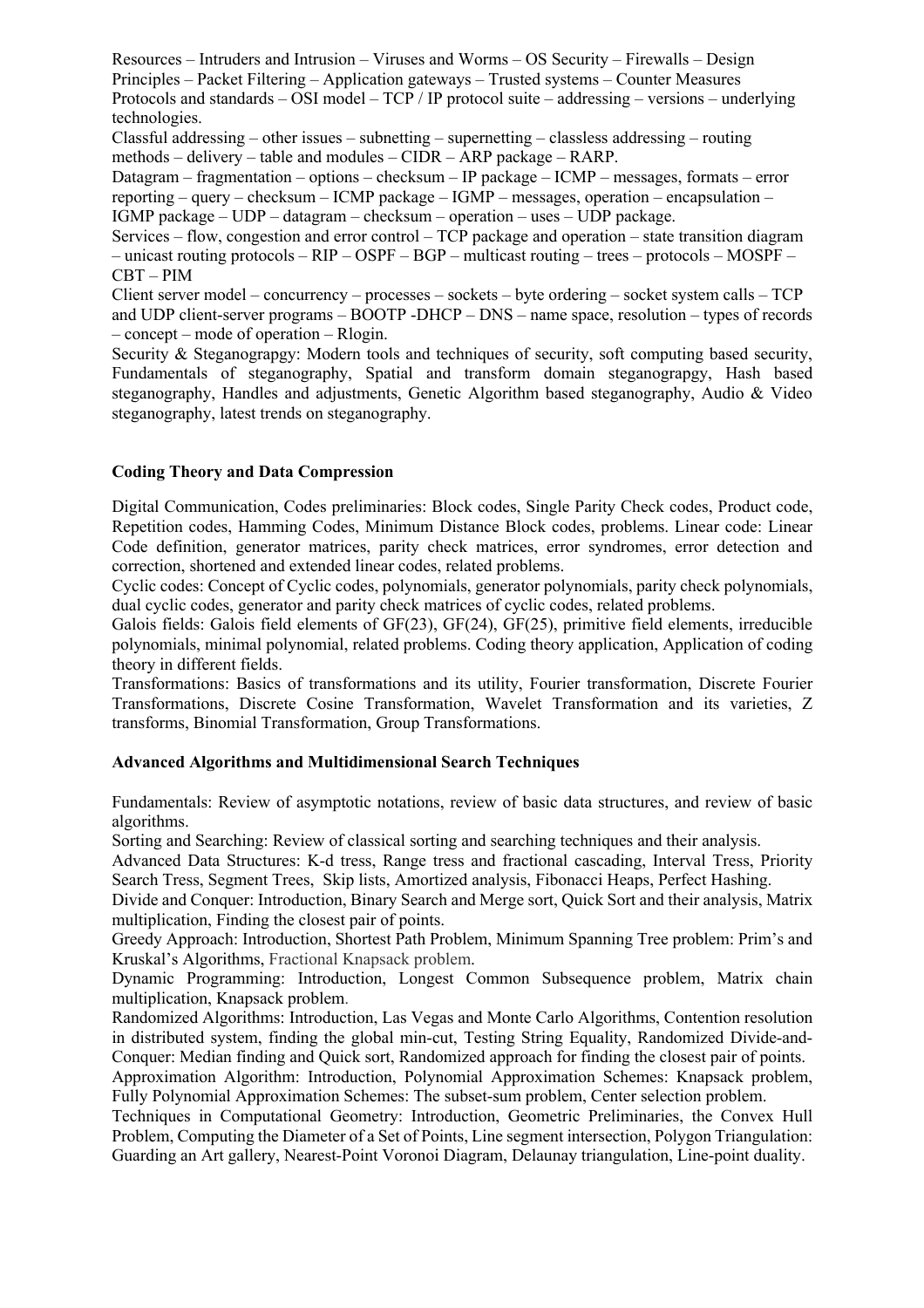## **Soft Computing**

Fuzzy Logic and Approximate Reasoning: Conventional and fuzzy sets: Basic concepts of fuzzy logic. Fuzzy expressions: Basic principles of fuzzy logic and fuzzy inference rules, fuzzy relations, fuzzy operators, realization of fuzzy systems using fuzzy relations. Application of fuzzy logic in vision, pattern recognition, robotics and linguistics. Approximate reasoning in Experts Systems, Fuzzy sets in approximate reasoning, Fuzzy propositions in approximate reasoning. Basic principles of approximate reasoning and rules of inference.

Genetic Algorithms (GAs): Introduction to GAs, Binary encodings of candidate solutions, Schema Theorem and Building Block Hypothesis, Genetic operators – crossover and mutation, parameters for GAs, Reproduction mechanism for producing Offspring, Darwinian Principle in evaluating objective function. Convergence Analysis: Simple GA schemes, Stochastic models: GA approaches to optimization problems. Multiobjective GAs. Basic Concepts and Principles of Neural Networks ( NNs ) and Learning Systems. Learning with GAs and Artificial NNs ( ANNs ); Composite use of Fuzzy Logic, ANNs and GAs. Perceptron Training, Back propagation learning, Applications in pattern classification and image understanding.

## **Bioinformatics and Computational Biology**

Introduction to molecular biology, cell, chromosome, DNA, RNA, proteins, Central Dogma, protein structures, computational biology and bioinformatics tasks;

Sequence databases,sequence comparison, sequence alignment, local and global sequence alignment, multiple sequence alignment, web tools for sequence comparisons;

Sequencing, genome sequencing, fragment assembly, next-generation sequencing, handling errors in sequencing, gene finding, promoter identification, sequence-based protein classification;

Protein structures, structure prediction from sequence, motif finding, structure alignment, structurebased protein classification, molecular design and docking;

Phylogeny analysis, phylogenetic tree construction algorithms, parsimony and distance-based techniques;

Gene expression analysis, microarray, microarray analysis, differential expression, microarray clustering, biclustering, classification, gene marker prediction, gene selection, gene ordering, gene prioritization, gene significance analysis, gene co-expression, differential co-expression;

Biological networks, protein-protein interactions, gene regulatory networks, metabolic networks, network analysis and prediction, systems biology;

Biological databases, sequence databases, gene/protein databases, protein structure/domain databases, microarray gene expression databases, protein-protein interaction databases, gene regulatory network databases, metabolic network databases.

### **Data Mining**

Data Mining: - Data Mining Functionalities – Data Preprocessing – Data Cleaning – Data Integration and Transformation – Data Reduction – Data Discretization and Concept Hierarchy Generation-Architecture Of A Typical Data Mining Systems- Classification Of Data Mining Systems.

Association Rule Mining: - Efficient and Scalable Frequent Item set Mining Methods – Mining Various Kinds of Association Rules – Association Mining to Correlation Analysis – Constraint-Based Association Mining.

Cluster Analysis: - Types of Data in Cluster Analysis – A Categorization of Major Clustering Methods – Partitioning Methods – Hierarchical methods – Density-Based Methods – Grid-Based Methods – Model-Based Clustering Methods – Clustering High-Dimensional Data – Constraint-Based Cluster Analysis – Outlier Analysis.

Classification and Prediction: - Issues Regarding Classification and Prediction – Nearest Neighbour Classification - Classification by Decision Tree Introduction – Bayesian Classification – Rule Based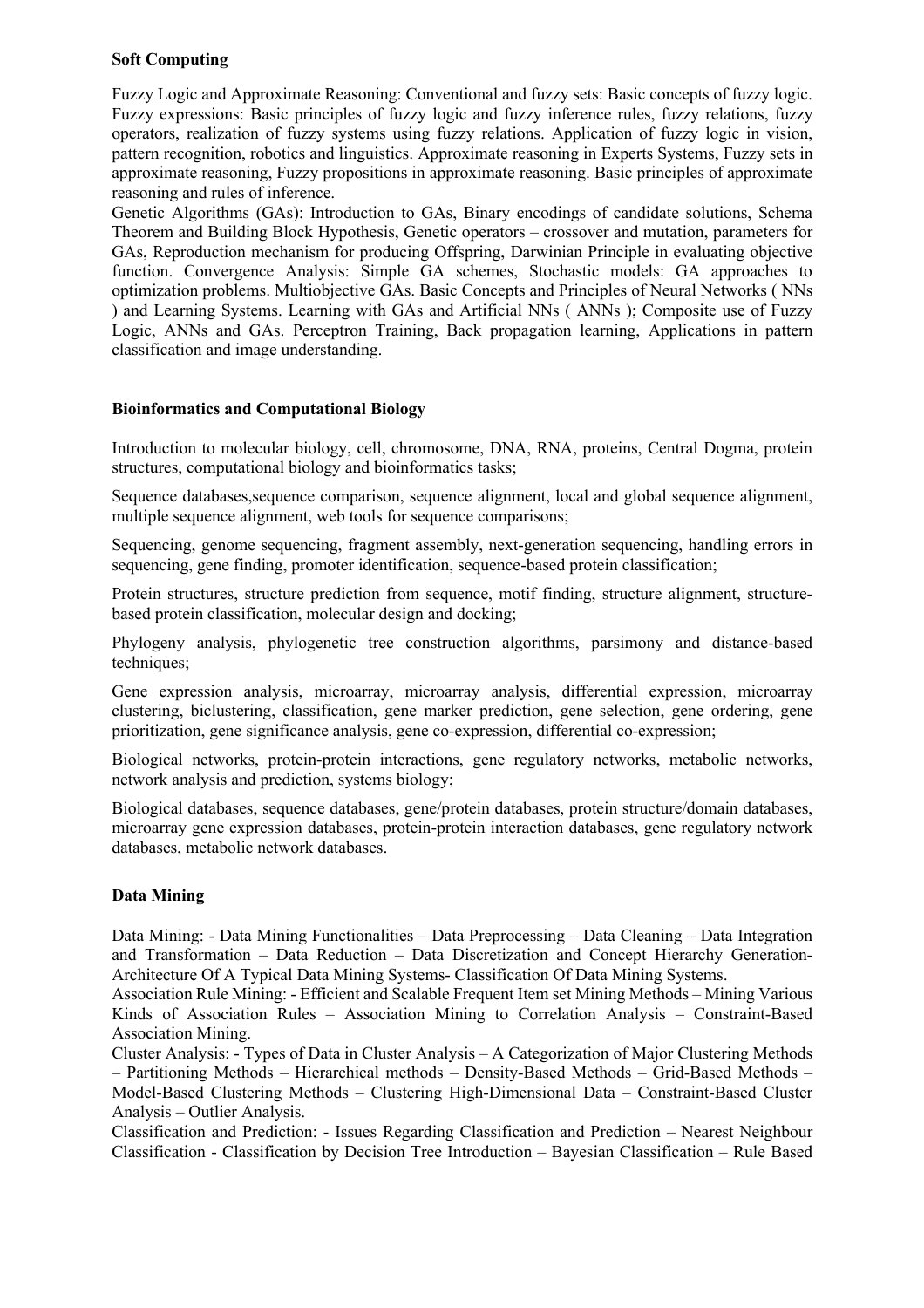Classification –Support Vector Machines – Associative Classification –Prediction – Accuracy and Error Measures – Evaluating the Accuracy of a Classifier or Predictor – Ensemble Methods – Model Section. Mining Object, Spatial, Multimedia, Text and Web Data:

Multidimensional Analysis and Descriptive Mining of Complex Data Objects – Spatial Data Mining – Multimedia Data Mining – Text Mining – Mining the World Wide Web.

## **Optical and Sensor Networks**

Computer Networks, Communication Systems, Optical Networks, Optical Fiber Principles and Operation, Wavelength Division Multiplexing (WDM) Network Architecture, Routing and Wavelength Assignment (RWA) Problems, Classification and Different Existing Heuristics, Multi-fiber WDM Networks and Different Existing Algorithms, Provisioning, Traffic Grooming, Protection and Reliability of Optical Networks.

Sensor Network and its Challenges, Different Data Gathering Techniques, Security of Sensor Networks.

## **Semantic Web and Linked data**

Introduction: History of Web, World Wide Web, Internet, Working Mechanism of Web, Importance of Document on the Web, URL, IRI, Namespace, Domain.

Semantic Web: What is Semantic? What is Semantic Web? Semantic Web Road Map, Comparison between Semantic Web and Traditional Web, Semantic Web Layer Cake and Their Significance, Vision of Semantic Web, Short Introduction to Ontology.

Preliminary Knowledge on XML, RDF, RDFa, Microdata.

RDF (Resource Description Framework) & RDF Schema: Introduction to RDF, Different Features and Components of RDF, Detail Study of RDF Class, Property, Instances, Restriction, Domain and Range of Properties and their Use with Examples, Different Notations of RDF: RDF/XML, N3, NTRIPLES, Turtle.

Ontology: What is Ontology? Different Types of Ontology (Upper Ontology, Domain Ontology etc.), Reusability of Ontology, Heterogeneity Problem among Ontologies, Discussion about the Problem and its Solution, Different Building Blocks of an Ontology (Domain Ontology).

Linked Data Web and Semantic Web: Introduction to Linked Data, Relation between Linked Data and Semantic Web, Linked Data Principles and Design Consideration, Publishing Linked Data, Consuming Linked Data, Discussion on Traditional Web of Documents and Web of Data.

Introduction to Current Research and Development Work going on Semantic Web: Introduction to Different Stages to Develop a Complete Semantic Web Application and Linked Data, Introduction to Different Available Tools.

### **Wireless and Mobile Systems**

Wireless Transmission-Wired and wireless, Mobility of users and equipment, Electromagnetic Spectrum,

Radio and Microwave communication, Infrared and Millimeter waves, Legthwave Transmission. Satellite Network Architecture-Satellite Orbits-GEO LEO, MEO. Inmarsat, Iridium, Odyssey, Global Star,

Archimedes and other Satellite Networks.

Spread Spectrum and CDMA-Direct (pseudo-noise) and Frequency hopped Spread Spectrum. CDMA System.

Wireless LANs -MACA and MACAW protocols. Infrared LAN. Cellular Radio Systems-Paging, **Cordless** 

telephones, Analog Cellular telephones AMPS. Digital Cellular Telephone-GSM. Personal Communication

service (PCS).

CDPD system.

Mobile Data Networks and their applications.